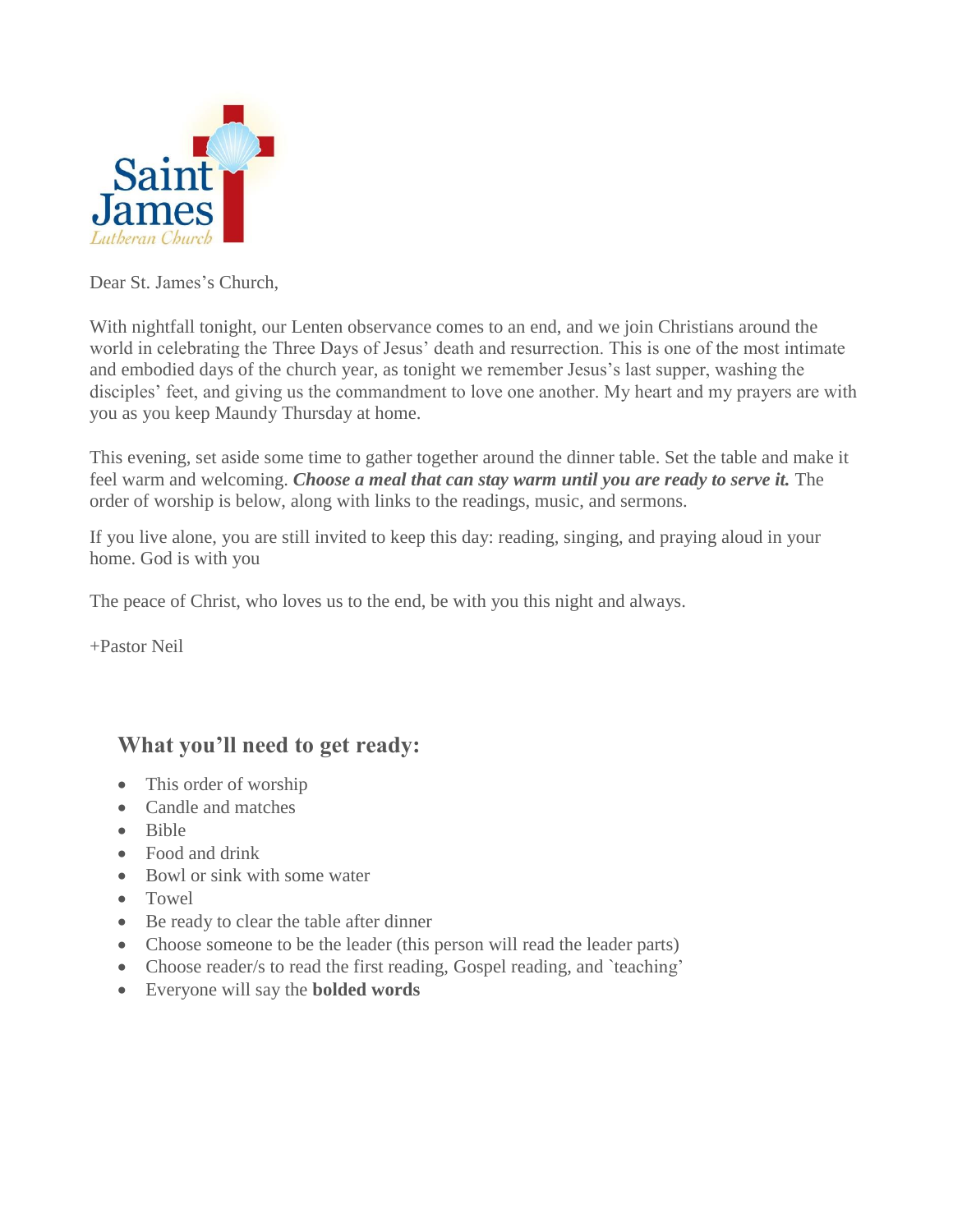# MAUNDY THURSDAY WORSHIP AT HOME

## **GATHERING**

*Begin by lighting a candle. If you have a cross, place it on the table. Something special and holy is about to happen.*

### **CONFESSION AND FORGIVENESS**

#### *The leader says:*

In this season of Lent we have heard God's call to struggle against sin, death, and the devil. This is the holy struggle to which we were called at baptism. It is a struggle in which our Lord Jesus has gone ahead of us and has won! We cling to Him in faith. God never wearies of mending our broken places, forgiving our sin, and giving the peace of reconciliation. On this night let us confess our sin against God and our neighbor, and enter the celebration of Eastertide reconciled with God and one another.

*Take a time of silence for reflection and self-examination.*

*The leader begins:* I confess to God Almighty, before the whole company of heaven, and to you, my family, that I have sinned by my own fault in thought, word, and deed. I pray God Almighty to have mercy on me, forgive me all my sins, and bring me to everlasting life.  **Almighty and merciful God grant you healing, pardon, and forgiveness of all your sins. What Jesus accomplished in Holy Week, He did for you.**  Amen.

**I confess to God Almighty, before the whole company of heaven, and to you, my family, that I have sinned by my own fault in thought, word, and deed. I pray God Almighty to have mercy on me, forgive me all my sins, and bring me to everlasting life.** Almighty and merciful God grant you healing, pardon, and forgiveness of all your sins. What Jesus accomplished in Holy Week, He did for you. **Amen.**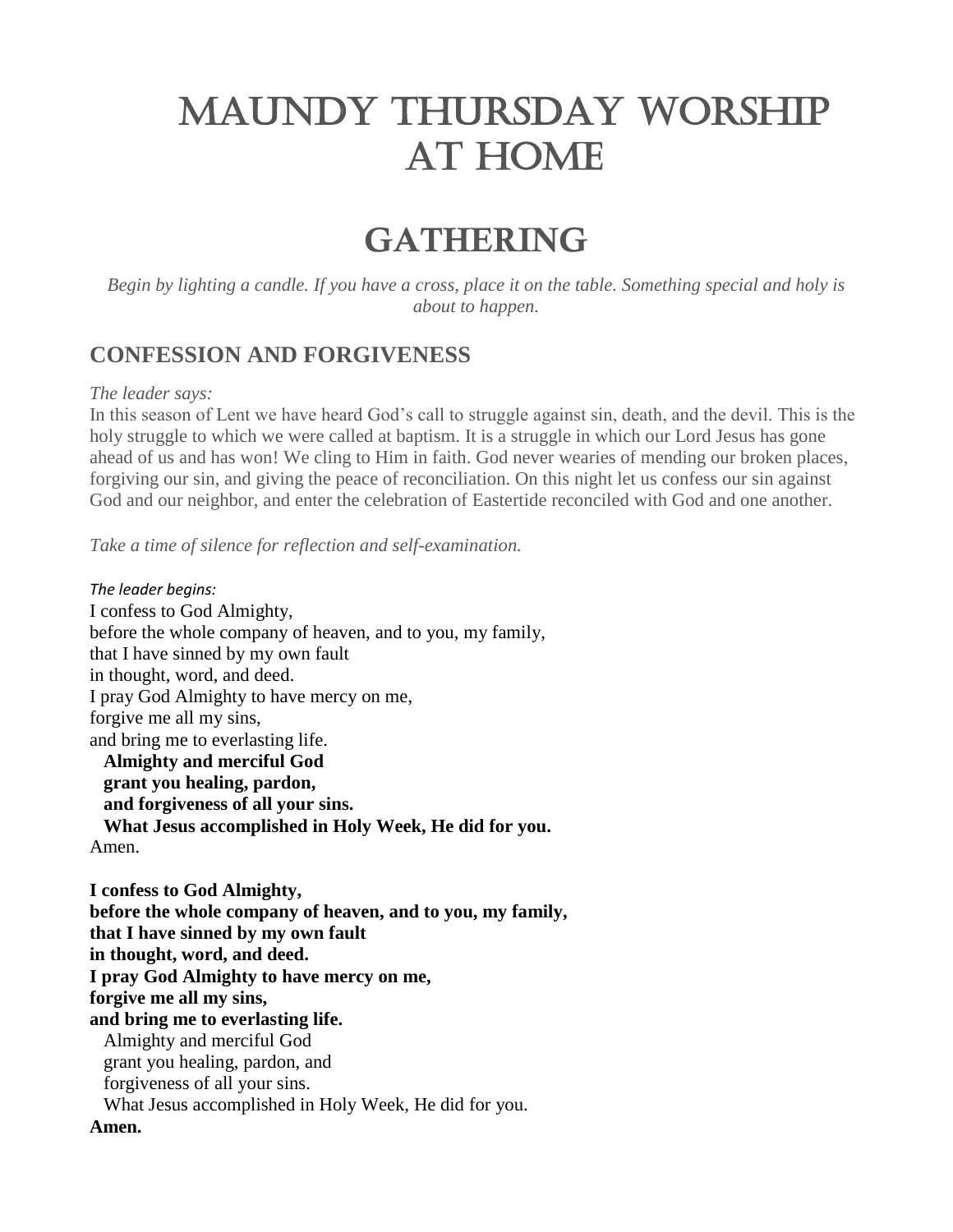## **GREETING AND PRAYER**

*The leader says:* The God of grace is with us all.

Let us pray.

Holy God, source of all love, on the very night when friends would betray, Jesus gave us a new commandment, to love one another as Christ loves us. Write this commandment in our hearts, we pray, and give us the will to serve others just as you were the servant of all in your Beloved Son, Jesus Christ, our Savior and Lord, who lives and reigns with you and the Holy Spirit, one God, now and forever. **Amen.**

## **WORD**

## **FIRST READING – 1 Corinthians 11:23-26**

*In the bread and wine of the Lord's Supper we experience intimate fellowship with Christ because eating the meal brings Christ right inside us. We believe that Jesus' body is in and with the bread and His blood is in and with the wine, so when we eat it we're receiving Him! We're also connected in love to one another because Jesus is them, too –He's in us all with great love. Faithful participation in this meal is a living proclamation of Christ's death to take away all our sins, and it will continue to be that until Christ comes in the future.*

*Before the reading, the reader says:* A reading from First Corinthians.

**<sup>23</sup>** For I received from the Lord what I also delivered to you, that the Lord Jesus on the night when he was betrayed took bread, **<sup>24</sup>** and when he had given thanks, he broke it, and said, "This is my body, which is for you. Do this in remembrance of me." **<sup>25</sup>** In the same way also he took the cup, after supper, saying, "This cup is the new covenant in my blood. Do this, as often as you drink it, in remembrance of me." **<sup>26</sup>** For as often as you eat this bread and drink the cup, you proclaim the Lord's death until he comes.

*After the reading, the reader says:* This is the Word of the Lord. **Thanks be to God.**

### **GOSPEL READING – John 13:1-17, 31b-35**

*The story of the last supper in John's Gospel recalls a remarkable event not mentioned elsewhere: Jesus performs the duty of a slave, washing the feet of the disciples and urging them to do the same for one another.*

*(You could go round and round the table, everyone reading a verse until the reading is completed.) Before the reading, the reader says:* The holy Gospel according to John. **Glory to you, O Lord.**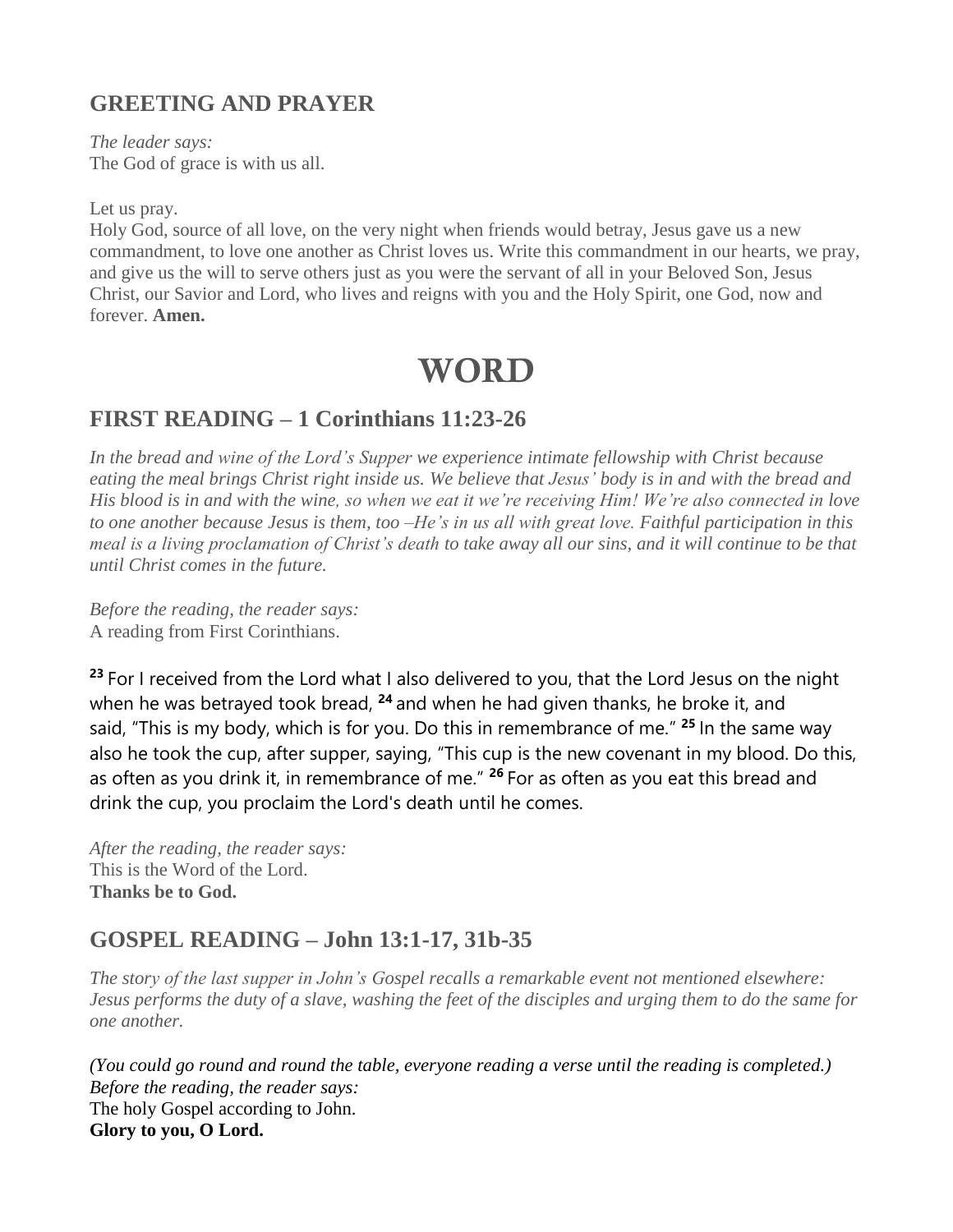Now before the Feast of the Passover, when Jesus knew that his hour had come to depart out of this world to the Father, having loved his own who were in the world, he loved them to the end. **<sup>2</sup>** During supper, when the devil had already put it into the heart of Judas Iscariot, Simon's son, to betray him, **<sup>3</sup>** Jesus, knowing that the Father had given all things into his hands, and that he had come from God and was going back to God, **<sup>4</sup>** rose from supper. He laid aside his outer garments, and taking a towel, tied it around his waist. **<sup>5</sup>** Then he poured water into a basin and began to wash the disciples' feet and to wipe them with the towel that was wrapped around him. **<sup>6</sup>** He came to Simon Peter, who said to him, "Lord, do you wash my feet?" **<sup>7</sup>** Jesus answered him, "What I am doing you do not understand now, but afterward you will understand." **<sup>8</sup>** Peter said to him, "You shall never wash my feet." Jesus answered him, "If I do not wash you, you have no share with me." **<sup>9</sup>** Simon Peter said to him, "Lord, not my feet only but also my hands and my head!" **<sup>10</sup>** Jesus said to him, "The one who has bathed does not need to wash, except for his feet, but is completely clean. And you are clean, but not every one of you." **<sup>11</sup>** For he knew who was to betray him; that was why he said, "Not all of you are clean."

**<sup>12</sup>** When he had washed their feet and put on his outer garments and resumed his place, he said to them, "Do you understand what I have done to you? **<sup>13</sup>** You call me Teacher and Lord, and you are right, for so I am. **<sup>14</sup>** If I then, your Lord and Teacher, have washed your feet, you also ought to wash one another's feet. **<sup>15</sup>** For I have given you an example, that you also should do just as I have done to you. **<sup>16</sup>** Truly, truly, I say to you, a servant is not greater than his master, nor is a messenger greater than the one who sent him. **<sup>17</sup>** If you know these things, blessed are you if you do them.

Jesus said, "Now is the Son of Man glorified, and God is glorified in him. **<sup>32</sup>** If God is glorified in him, God will also glorify him in himself, and glorify him at once. **<sup>33</sup>** Little children, yet a little while I am with you. You will seek me, and just as I said to the Jews, so now I also say to you, 'Where I am going you cannot come.' **<sup>34</sup>** A new commandment I give to you, that you love one another: just as I have loved you, you also are to love one another. **<sup>35</sup>** By this all people will know that you are my disciples, if you have love for one another."

*After the reading, the reader says:* The gospel of the Lord. **Praise to you, O Christ.**

## **TEACHING**

#### *The leader reads:*

Did you know Jesus' last night with his friends was spent in a place called the Upper Room? That's where they gathered around a table for their meal. They thought it was going to be a meal just like so many other meals they had shared with Jesus, but this one turned out to be unlike any meal they had ever known.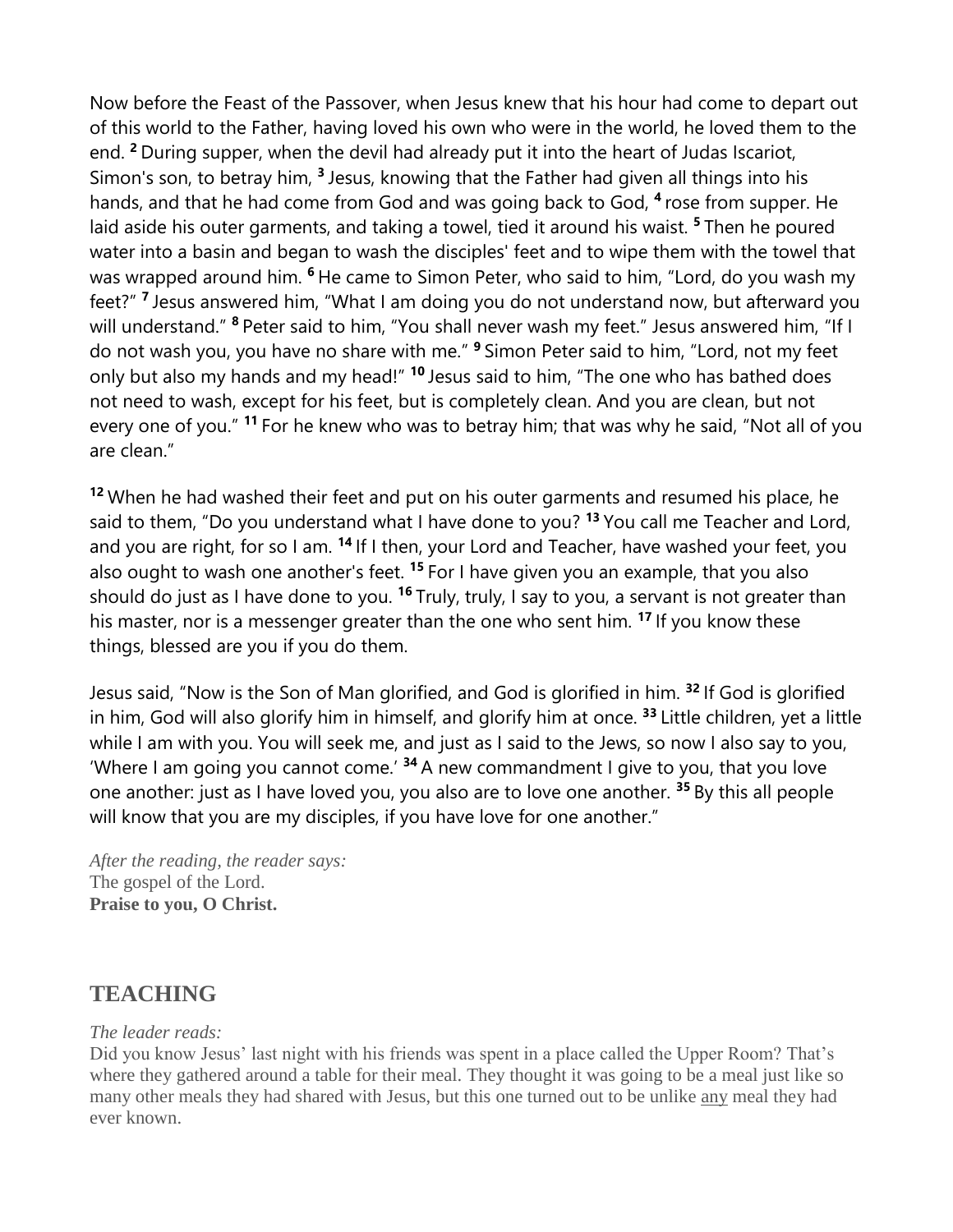You may have seen pictures of the Last Supper where Jesus and the disciples are sitting in chairs, the way we do it. But actually, they reclined on cushions at a table close to the floor. It was a "laid back" occasion.

There were two really important things that happened at this meal. It was the first time Jesus took the bread and wine, blessed them, and said, "This is my body" and "This is my blood." Every time we celebrate communion, we're remembering this night when Jesus shared himself with the disciples around the table. Jesus has promised to still to come to us, right down to this day, and share Himself with us in the bread and wine.

Christians celebrate Holy Communion when the church is together. The meal isn't only about each one receiving Jesus in the bread and wine; it's also about loving one another; we are God's family and His Son, Jesus, is with us.

In fact, before Jesus even got to the part where He gave the disciples Holy Communion for the first time, He did something to show them how much He loved them. He knelt before them and washed their feet. It was Jesus's way of showing them how to love and really serve and care for one another. Jesus gave them (and us) a new commandment, that we love one another as He has loved us. In fact, the word *maundy* means *commandment*.

And Jesus has done much more than even that because, on the next day, Good Friday, He went to the cross to wash away our sins with His blood. Every one of us is really, really loved!

### **FOOT WASHING**

#### *The leader says:*

We have heard Jesus's commandment to love one another. We who receive God's love in Jesus Christ are called to be servants to each other as Jesus became our servant. Our commitment to this loving service is signified in the washing of feet, following the example that Jesus gave us on the night before He died.

*You are invited (but not obligated) to participate in this sign of loving service. Here are a couple of options:*

- *Take turns washing the feet or hands of the people in your house. You can do this at the table or at the sink or tub. Pour water gently over the feet and dry with a towel.*
- *Perhaps you are on your own at home. Wash your own feet or hands as a sign of loving service to yourself and others. Particularly during this time of pandemic, washing one's own hands is an act of loving service. If the absence of physical touch during this time is painful for you, consider taking time to name that before God in prayer.*
- *If you prefer not to wash, you can simply meditate on Christ's love for you, and your own call to loving service.*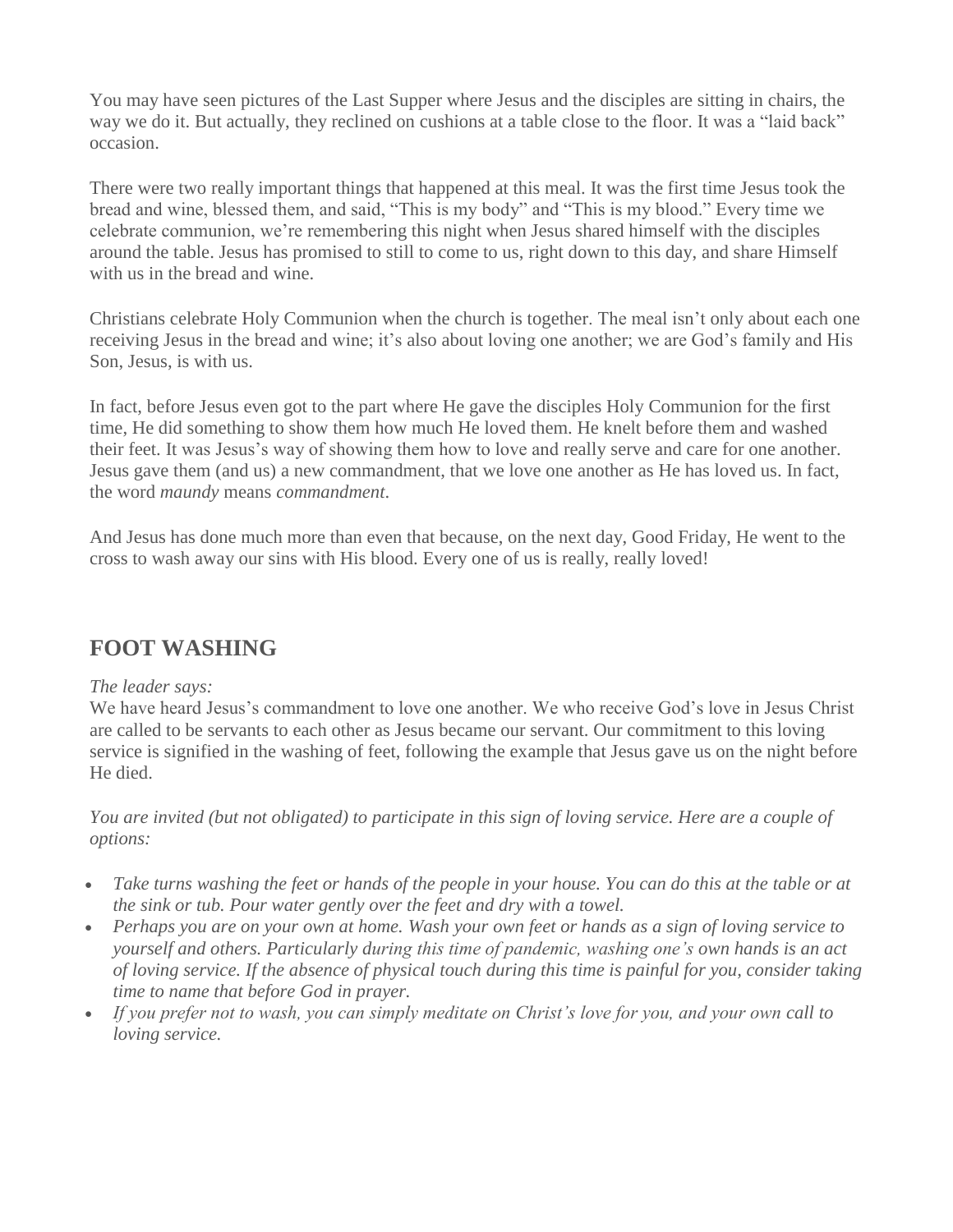## **PRAYERS**

#### *The leader says:*

Let's go around the table and share our prayers with God. First, we'll go around the table and each person will say, "We thank you, God…," and then they'll add something we're thankful for. Each one does this. Then we'll go around again, but this time each person will say, "We ask you, God…," and then they'll add something we want to ask God for.

We thank you God… We ask you God… Amen. **Amen.**

### **PEACE**

*The leader says:* The peace of Christ be with you always. **And also with you.**

*Share signs of peace with each other.*

## MEAL

#### *Before you start eating, pray this table blessing:*

Lord Jesus, on this holy night you washed the feet of your friends, and you shared your last meal with them. Bless this meal that we share tonight. Help us to remember that whenever we eat, you are here at the table with us, teaching us to love one another the way you have loved us. **Amen.**

#### *Then pray the Lord's Prayer together:*

Our Father, which art in heaven, Hallowed be thy Name; Thy kingdom come; Thy will be done on earth as it is in heaven: Give us this day our daily bread; And forgive us our trespasses, as we forgive those that trespass against us; And lead us not into temptation, but deliver us from evil; For thine is the kingdom, and the power, and the glory, For ever and ever. Amen.

## *Enjoy your food and drink!*

*As you eat together, think about some of the special meals that you have shared with the people you love. What made them memorable? How is this like or different than Holy Communion? What do you miss about taking Holy Communion?*